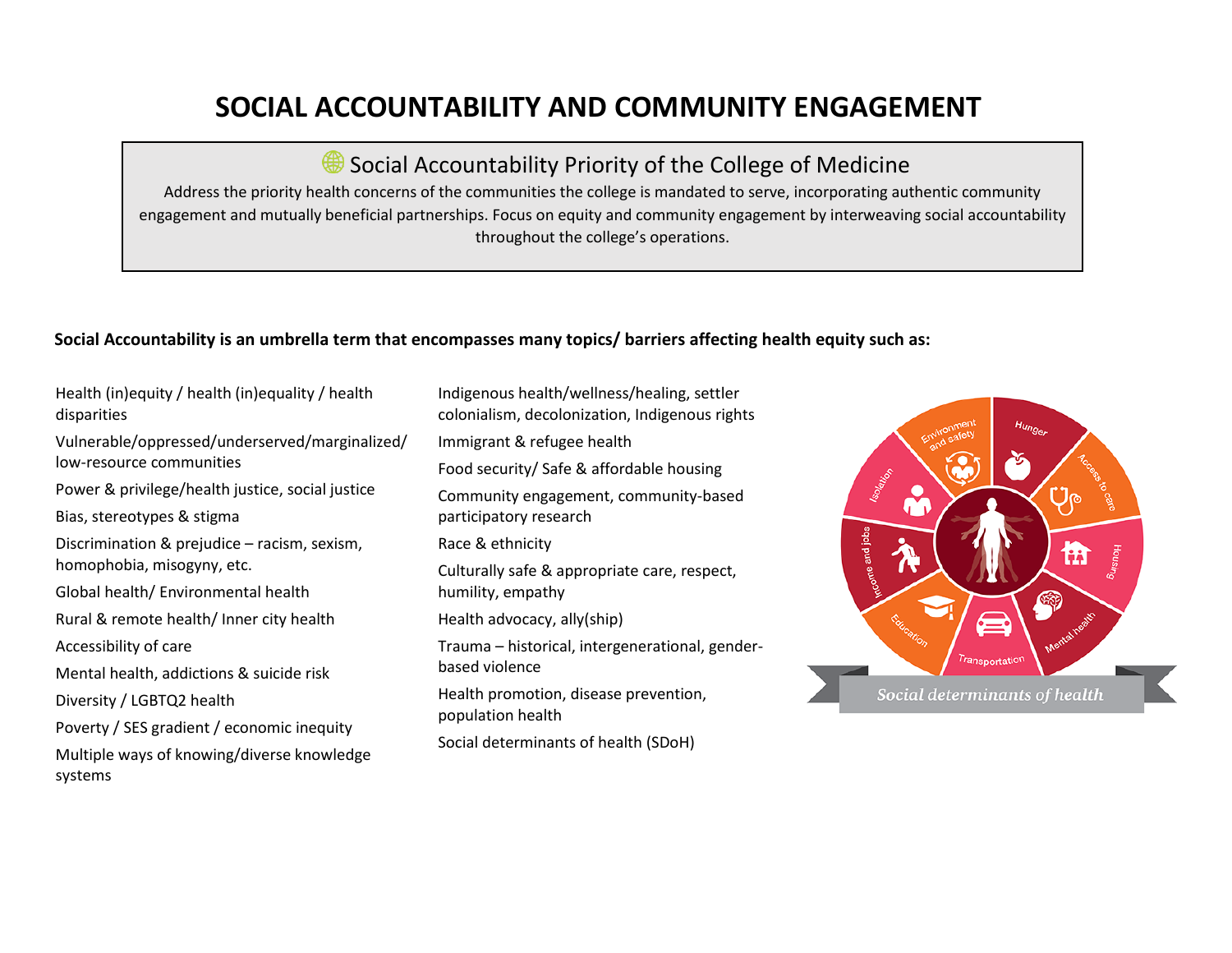| <b>YEAR ONE</b>                                                   | <b>Social Accountability Content</b>                                                                                                                                                                                                                                                                                                                                               |
|-------------------------------------------------------------------|------------------------------------------------------------------------------------------------------------------------------------------------------------------------------------------------------------------------------------------------------------------------------------------------------------------------------------------------------------------------------------|
| <b>MEDC 111: Success in Medical</b><br><b>School</b>              | Identifying vulnerable individuals and populations; community advocacy; cultural competency/safety; LGBTQ2S;<br>Indigenous health and healing; social accountability                                                                                                                                                                                                               |
| <b>MEDC 112: Medicine &amp; Society I</b>                         | Health equity/inequality social; social determinants of health; barriers in accessing care; policy interventions;<br>community engagement; Indigenous health inequalities; cultural safety and cultural responsiveness; immigrant<br>health; mental health and stigma, addictions; bias and stigma reduction; LGBTQ2S history and stigma; community-<br>based learning experiences |
| <b>MEDC 122: Medicine &amp; Society</b><br>Ш.                     | Indigenous health inequalities; social determinants of health; health inequalities and impact of poverty; immigrant<br>health; global health; health care access and delivery disparities; community-based learning experiences;                                                                                                                                                   |
| <b>MEDC 123: Clinical Skills II</b>                               | Incorporating cultural safety into patient interviews; identifying vulnerable individuals and populations; identify<br>opportunities for patient or community advocacy                                                                                                                                                                                                             |
| <b>MEDC 124: Clinical Integration II</b>                          | Indigenous health; LGBTQ2S health                                                                                                                                                                                                                                                                                                                                                  |
| <b>YEAR TWO</b>                                                   |                                                                                                                                                                                                                                                                                                                                                                                    |
| <b>MEDC 212: Medicine &amp; Society</b><br>Ш                      | Early childhood development (as it relates to SDoH); community-based experience; environmental health and climate<br>change; global health; cultural competency/safety; societal problems; gender and sexual orientation; social<br>accountability; advocacy                                                                                                                       |
| <b>MEDC 213: Clinical Skills III</b>                              | Identify vulnerable individuals and populations; Demonstrating cultural safety skills; access to care and delivery<br>disparities                                                                                                                                                                                                                                                  |
| <b>MEDC 222: Medicine &amp; Society</b><br>IV                     | Global health; community experience in a community-based organization that focuses on SDoH; the roles physicians<br>can play in working with community agencies and workplaces to enhance health and well-being; Indigenous health<br>and healing; global health; immigrant health, health care access and delivery disparities; societal problems                                 |
| <b>MEDC 223: Clinical Skills IV</b>                               | Gender identity and sexual orientation; culturally safe communication; low health literacy; communication through<br>language barriers; reducing stigma in mental health                                                                                                                                                                                                           |
| <b>MEDC 226: Foundations in</b><br><b>Clinical Medicine III</b>   | Intimate partner abuse; identifying vulnerable individuals and populations; societal problems, mental health                                                                                                                                                                                                                                                                       |
| <b>YEAR THREE</b>                                                 |                                                                                                                                                                                                                                                                                                                                                                                    |
| <b>MEDC 306: Sask Longitudinal</b><br><b>Integrated Clerkship</b> | Community project: identify any existing health disparities and social determinants of health that are present in the<br>community; identifying potential community-based intervention to address existing health disparities/social<br>determinants of health in the community.                                                                                                   |